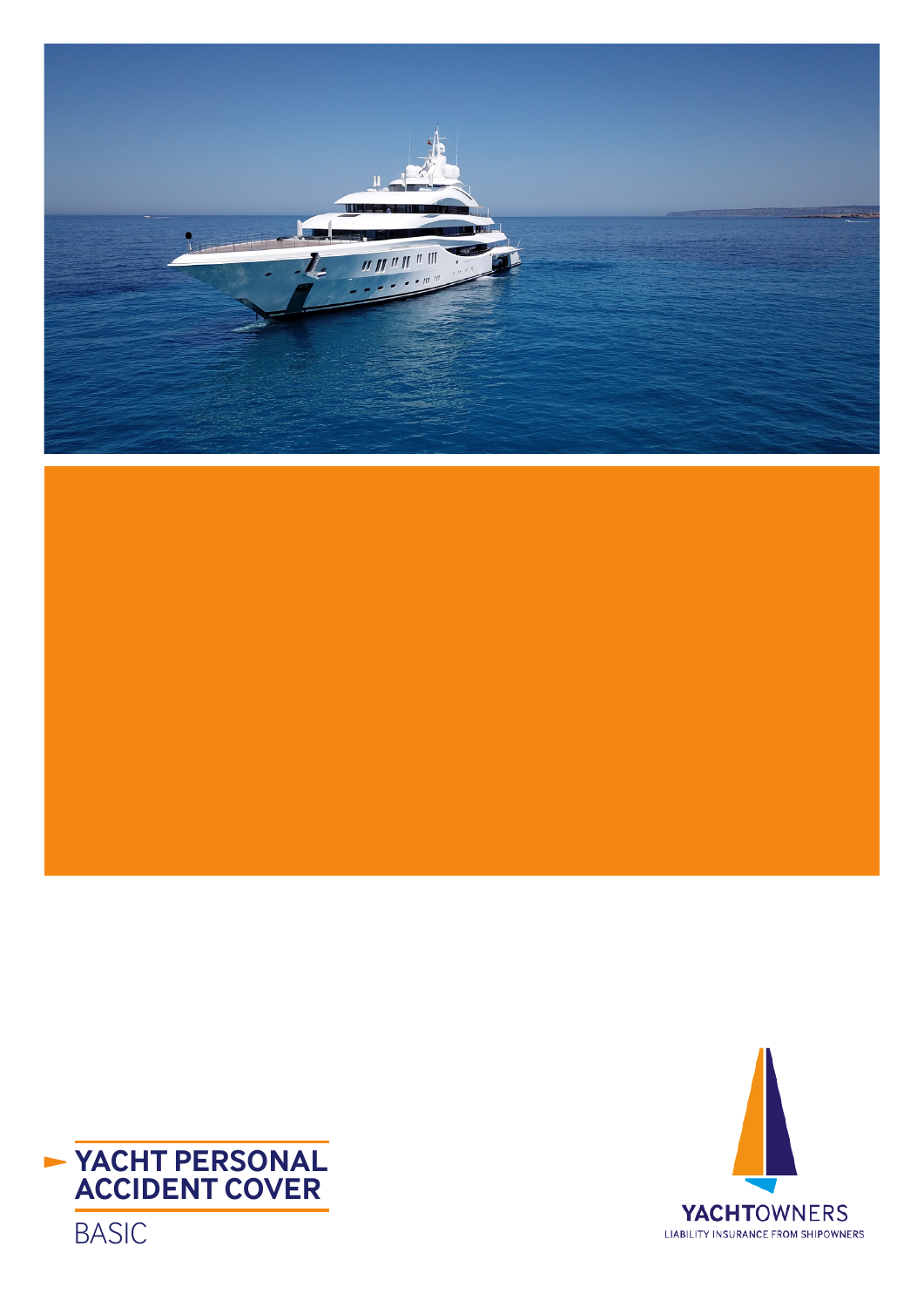## **YACHT PERSONAL ACCIDENT COVER**

## **BASIC**

#### **Important notice: this is an optional cover which is not intended to be a substitute for compulsory state Personal** *Accident* **and/or compensation schemes.**

This Personal Accident insurance policy is a contract between the insurer and the Assured and is made up of:

- The current Certificate of Insurance.
- Any endorsements or extensions to the Certificate of Insurance.
- The scale of permanent disabilities by *accident.*
- The terms and conditions herein.

*We* the insurer hereby agree with the Assured, to the extent and in the manner herein provided, that if the insured person sustains *bodily injury* during the period of this insurance, *we* will pay to the Assured, or to the Assured's executors or administrators, in accordance with the Certificate of Insurance, after the total claim shall be substantiated under this insurance.

Provided always that:

- 1. Compensation shall not be payable under more than one of the included heads of cover in the Certificate of Insurance in respect of the consequences of one *accident* to any one insured person.
- 2. The total sum payable under this insurance in respect of any one or more claims for any one insured person shall not exceed, in all, the largest sum insured under any one of the included heads of cover contained in the Certificate of Insurance or added to this insurance by endorsement.
- 3. If an *accident* causes the death of the insured person within 12 months following the date of the *accident* and prior to the definite settlement of the compensation for disablement provided for under Permanent disablement under the Certificate of Insurance, there shall be paid only the compensation provided for in the case of death.
- 4. Compensation shall only be payable under included heads of cover in the Certificate of Insurance if:
	- a. Under Accidental Death, death occurs within 12 months of the *accident*.
	- b. Under Permanent Total Disablement, loss occurs within 12 months of the date of the *accident*.
- 5. Compensation shall only be payable if the insured person is under a current contract of employment with the Assured at the inception date of the Policy or the date the insured person is included under the Policy, whichever is the later.
- 6. The Insurance shall terminate and cease to have effect in respect of an insured person:
- a. upon the payment of the Death or Permanent total disablement benefit;
- b. upon the death of the insured person;
- c. upon the insured person ceasing to be gainfully employed by the *Assured*
- d. if the *Assured* or the insured person make a fraudulent claim under this Insurance.

## **Exclusions**

This Insurance does not cover death or disablement directly or indirectly arising out of, or as a consequence of, or contributed to by:

War, invasion, acts of foreign enemies, hostilities (whether war be

declared or not), civil war, rebellion, revolution, insurrection, or military or usurped power.

- 2. Radioactive contamination.
- 3. The insured person engaging in or taking part in:
	- a. naval, military or air force service or operations;
	- b. rock climbing or mountaineering normally involving the use of ropes or guides, potholing, hang gliding, parachuting, hunting on horseback, or driving or riding in any kind of race;
	- c. driving or riding on motor cycles.
- 4. The insured person engaging in *air travel* except as a passenger in a properly licensed aircraft being operated by a licensed commercial air carrier or owned and operated by a commercial concern.
- 5. Suicide or attempted suicide or intentional self-injury or the insured person being in a state of insanity.
- 6. Deliberate exposure to exceptional danger (except in an attempt to save human life), or the insured person's own criminal act, or the insured person being under the influence of alcohol or drugs (other than drugs prescribed to the insured person by a qualified medical practitioner).
- 7. Regardless of any contributory cause(s), this Insurance does not cover any claim(s) in any way caused or contributed to by an act of terrorism involving the use or release or the threat thereof of any nuclear weapon or device, chemical or biological agent.

For the purpose of this exclusion an act of terrorism means an act, including but not limited to, the use of force or violence and/or the threat thereof, of any person or group(s) of persons, whether acting alone or on behalf of or in connection with any organisation(s) or government(s), committed for political, religious, ideological or ethnic purposes including the intention to influence any government and/or to put the public, or any section of the public, in fear. If the Insurer alleges that by reason of this exclusion any claim is not covered by this insurance the burden of proving the contrary shall be upon the Assured.

## **General Conditions**

#### **Assignment and Subrogation**

*You* cannot assign *Your* policy to any other person other than with *Our* prior written approval.

If *We* make a payment to *You* or any Joint Member or Co-Assured under this policy, or under any Security *We* have given, and *You*, the Joint Member and Co-Assured have any rights to claim against a third party that are connected to the payment *We* make, then *We* will be subrogated to all of those rights to the extent of *Our* payment, including any interest and costs. *You* and the Joint Member and Co-Assured agree to take any steps that *We* reasonably require to this end.

#### **Assistance and Availability of Medical Records**

It is a condition precedent to Insurer's liability to pay compensation to the Assured or his representatives, that all medical records, notes, and correspondence referring to the subject of a claim or a related pre-existing condition shall be made available on request to any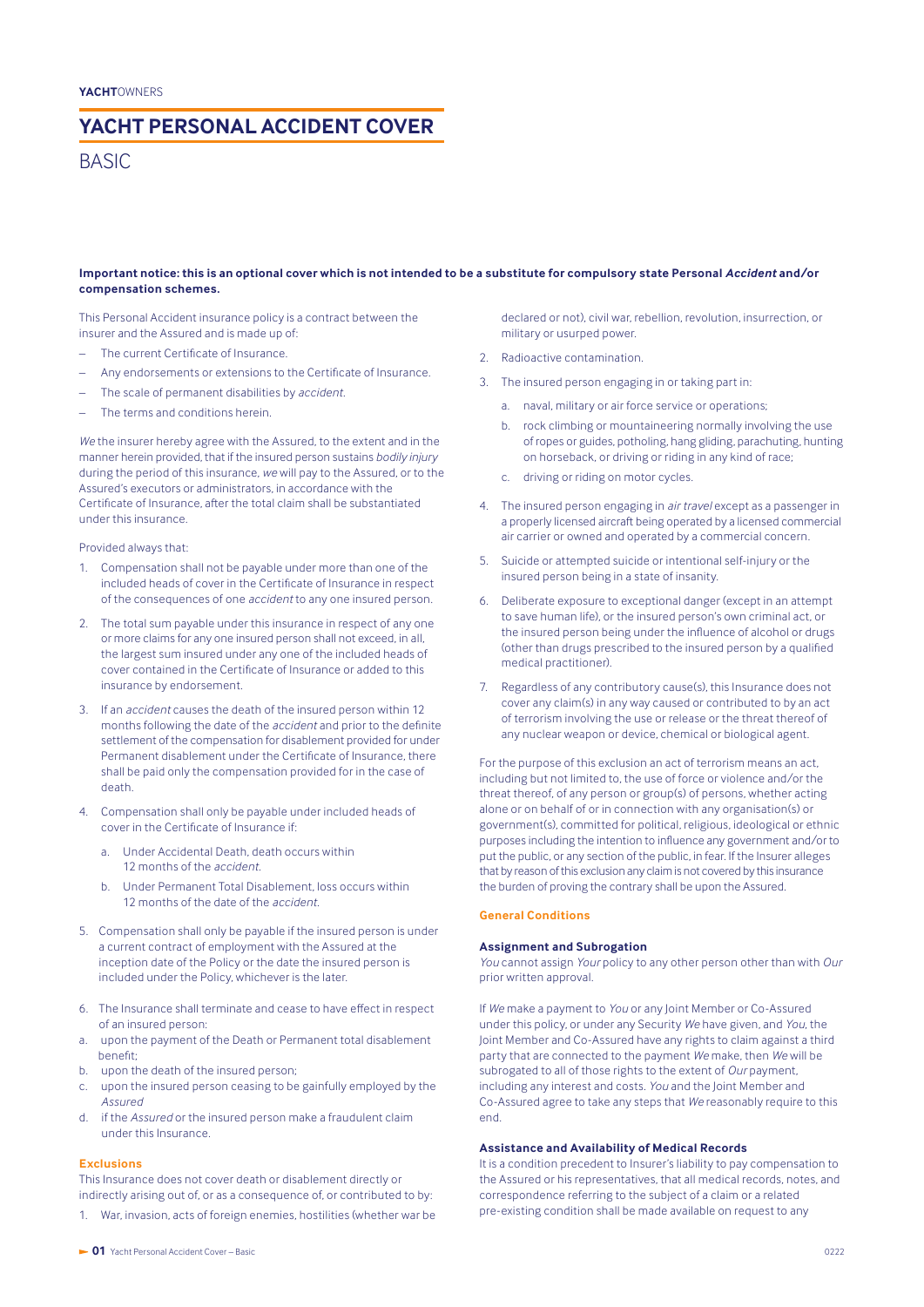medical advisor appointed by or on behalf of Insurer and that such medical advisor or advisors shall, for the purpose of reviewing the claim, be allowed so often as may be deemed necessary to make examination of the person of an insured person.

#### **Claims Notification**

Notice must be given to the Insurer as soon as reasonably practicable of any *accident* which causes or may cause disablement within the meaning of this Insurance, and the insured person must as early as possible place himself under the care of a duly qualified medical practitioner.

Notice must be given to the Insurer as soon as reasonably practicable in the event of the death of an insured person resulting or alleged to result from an *accident*.

#### **Classification, Certifying Authority and flag State**

*Your Yacht* must comply with all statutory requirements of its flag State and SOLAS, as applicable, and maintain and comply with all requirements of the classification society or certifying authority that it had at the time *We* agreed to insure it. Subject to the provisions of the Insurance Act 2015, *We* will not pay any claims arising during such time as *You* have failed to comply with this general condition, even if *Your* failure to comply has not increased the risk of any loss.

#### **Complaints**

*We* take all complaints seriously. If *You* are dissatisfied with *Our* handling of *Your* claim or any other aspect of *Your* insurance or the service *We* provide, please contact *Us*. *Our* complaints handling policy is detailed on *Our* website at: www.shipownersclub.com/complaintshandling-policy.

**Deductibles** *Your* entitlement to make a claim is subject to the deductible that appears on *Your* Certificate of Insurance.

#### **Dispute resolution**

In the unlikely event that the Insurer cannot resolve a complaint satisfactorily, the matter will be referred to arbitration in London, one arbitrator to be appointed by the insurer, one by the Assured and a third to be appointed by the arbitrators. The reference to arbitration and the arbitration proceedings themselves will be subject to the provisions of the Arbitration Act 1996 and any statutory modification or re-enactment thereof.

#### **Fair Presentation/Duty to provide information**

If *You* are not a Consumer, *You* have a duty to make a fair presentation of the risk, by disclosing all material matters which *You* know or ought to know or, failing that, by giving *Us* sufficient information to put as a prudent insurer, on notice that *We* need to make further enquiries in order to reveal material circumstances. If *You* fail to do so *Your* ability to recover a from *Us* may be prejudiced. If *You* are a Consumer, when *You* provide information in connection with *Your* proposed insurance or a proposed change to *Your* insurance, *You* must take reasonable care not to make any misrepresentation. Any misrepresentation that *You* make deliberately, recklessly, or carelessly could adversely affect *Your* cover and claims.

### **Fraudulent Claims**

- 1. If the Assured makes a fraudulent claim under this Insurance contract, the Insurer:
- a. Is not liable to pay the claim; and
- b. May recover from the Assured any sums paid by the Insurer to the *Assured* in respect of the claim; and
- c. May by notice to the Assured treat the contract as having been terminated with effect from the time of the fraudulent act.
- 2. If the Insurer exercises its right under clause (1) (c) above:
- The Insurer shall not be liable to the Assured in respect of a relevant event occurring after the time of the fraudulent act. A relevant event is whatever would otherwise have given rise to the Insurer's liability under the insurance contract (such as the occurrence of a loss, the making of a claim, or the notification of a potential claim); and,

b. The Insurer need not return any of the premiums paid.

#### **Fraudulent claims – group insurance**

As this Insurance contract provides cover for persons who are not a party to the contract ('insured persons'), should a fraudulent claim be made under the contract by or on behalf of an insured person, the Insurer may exercise the rights set out in clause (1) above as if there were an individual insurance contract between the ilnsurer and the insured person. However, the exercise of any of those rights shall not affect the cover provided under the contract for any other person.

Nothing in these clauses is intended to vary the position under the Insurance Act 2015.

#### **Governing Law**

*Your* policy is governed by and will be construed in accordance with English law. In particular, it is subject to and incorporates the provisions of the Marine Insurance Act 1906 and the Insurance Act 2015 and all amendments thereto except to the extent that such Act or modification may have been excluded by this policy or any contract of insurance between the insurer and any insured party. It is not intended that rights should be acquired by any third party through the operation of the Contracts (Rights of Third Parties) Act 1999 or similar legislation.

#### **Joint Members and Co-Assureds**

If *We* issue a Certificate of Insurance in the name of more than one person or company, those additional parties will be known as Joint Members. Joint Members are bound by all the terms and conditions of *Your* policy and Certificate of Insurance and each of them are individually responsible for paying all premium and any other sums due to *Us* under *Your* policy and are bound by all of the terms and conditions of *Your* policy and *Your* Certificate of Insurance. If *We* make payment to, or on behalf of, any Joint Members for any amount due under *Your* policy, *We* will make no further payment to any person, including *You*, in relation to the amount that was due.

If *We* issue a Certificate of Insurance naming a Co-Assured then *We* agree to extend cover to that named Co-Assured, but only if: the named Co-Assured is held responsible for a claim which is properly *Your* responsibility and for which *You* would have been able to recover from *Us* under this policy, had that claim been made and enforced against *You*. If *You* have a contract with a named Co-Assured, *Your* responsibility means *Your* responsibility as agreed in that contract.

If *We* make a payment to, or on behalf of, a named Co-Assured for a claim then, in relation to that claim, *We* will not make payment to any other person, including *You*, and *We* agree to waive *Our* rights of subrogation, if any, against the named Co-Assured.

If there is a failure by any Joint Member to comply with the 'Fair presentation/ Duty to provide information' section of *Your* policy or if the conduct of any Joint Member or Co-Assured would entitle *Us* to decline a claim, then *We* will treat such failure and/or conduct as extending to all insureds.

If more than one person is named on the Certificate of Insurance *We* will treat an act, omission, statement or a claim by any one of those persons as an act, omission, statement or claim by all of them.

*We* direct all correspondence to *You* and *You* receive it on behalf of all insureds.

#### **Lay-up**

If *Your Yacht* has been laid-up for six months or more outside its usual seasonal trading pattern, *You* must give *Us* notice that the *Yacht* will be reactivated no less than seven days before the *Yacht* leaves its place of lay-up. When *We* receive notice from *You We* may appoint a surveyor, at *Your* cost, to inspect the *Yacht* on *Our* behalf and *You* must provide *Your* full cooperation to this end. *You* must comply with any recommendations that *We* make following such an inspection. *We* do not pay any claims arising after *You* have failed to comply with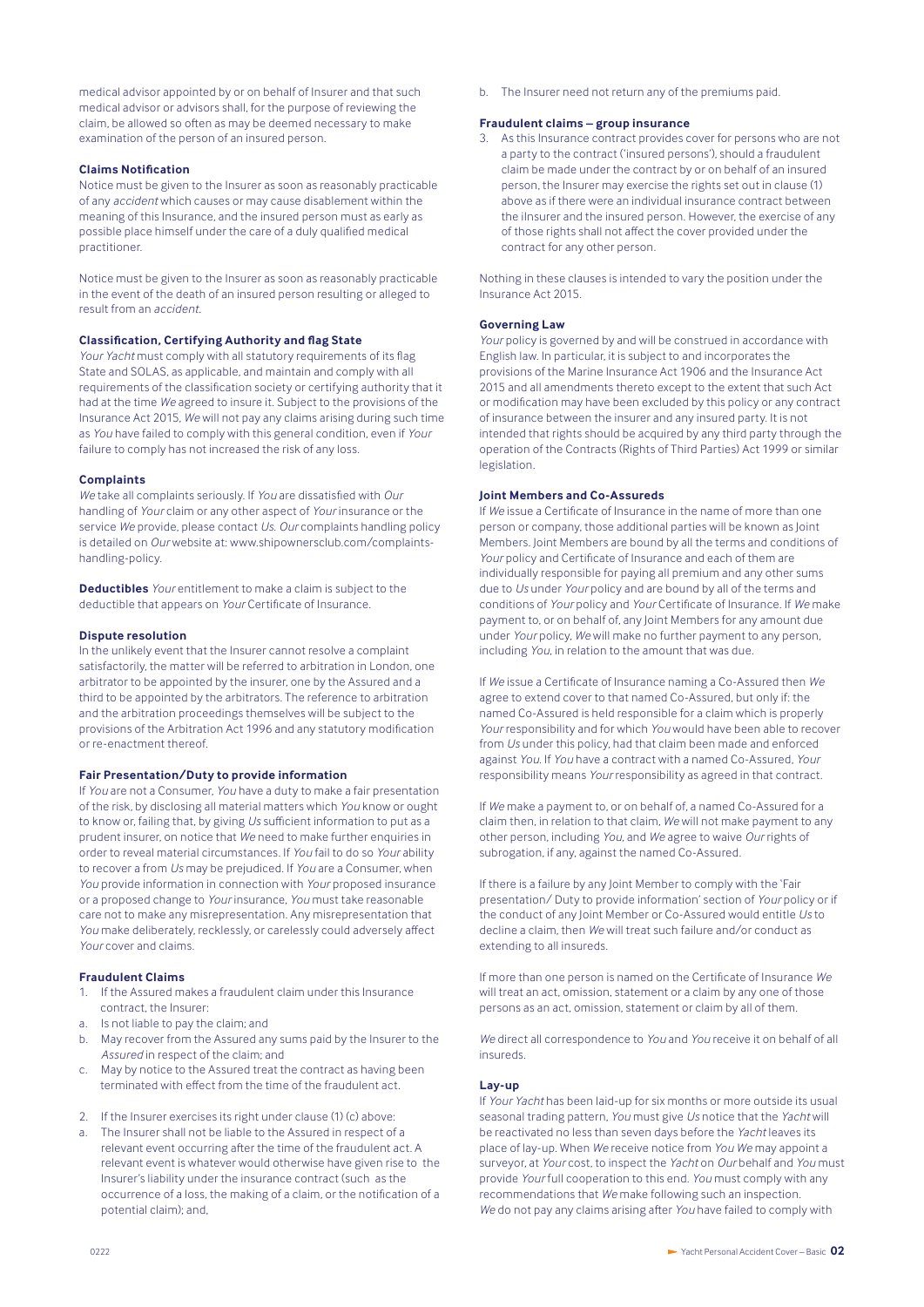any requirement of this general condition, until *You* have complied with all requirements of it, subject always to the provisions of the Insurance Act 2015. In no case do *We* pay claims which arise out of defects identified during such an inspection.

*We* do not return premium for periods of lay-up notified in arrears.

### **Pre-Existing Conditions**

If the consequences of an *accident* shall be aggravated by any condition or physical disability of the insured person which existed before the accident occurred, the amount of any compensation payable under this insurance in respect of the consequences of the accident shall be the amount which it is reasonably considered would have been payable if such consequences had not been so aggravated.

#### **Premium**

*Your* insurance premium will be fixed annually and no further premium will be payable, unless *You* ask *Us* to extend *Your* insurance cover or the material facts upon which *We* base the cover change. *You* must pay *Your* premium in such instalments and on such dates as *We* have specified. Premium is not considered paid until received by *Us*.

#### **Reporting of Dangerous Activities**

If an insured person shall regularly engage in any occupation, sport, pastime or activity in which materially greater risk may be incurred than disclosed in connection with this Insurance without first notifying *Us* and obtaining *Our* written agreement to the amendment of this Insurance (subject to the payment of such additional premium as *We* may reasonably require as the consideration for such agreement), then no claim shall be payable in respect of any accident or illness arising therefrom.

#### **Severability clause**

In the event that a court or tribunal finds any part of this policy to be unenforceable, invalid or to be in conflict with any mandatorily applicable statute or law, or public policy, such part shall be severed and such a finding shall not affect the enforceability, validity or legality of the remainder of the policy, which shall remain in full force and effect.

#### **Termination by notice**

Either *We* or *You* may terminate this policy by notice at noon GMT on the renewal date of any year by giving not less than 30 days written notice.

*We* may terminate the entirety of cover under *Your* policy by notice for each and every *Yacht* insured, in the following circumstances:

should any of *Your* insured *Yacht*(s) be used, in *Our* opinion, for a prohibited or unlawful activity or trade; or

should any of *Your* insured *Yacht*(s) or their activities, in Our opinion, expose the Shipowners' Club or its Managers to sanctions risks; or

upon 30 days written notice given by *Us* to *You*; or

If cover is provided for war risks in the *Yacht* Liability Insurance policy, *We* may terminate cover for war risks by notice for each and every *Yacht* insured upon written notice by *Us* to *You* to discontinue war risks cover, with cancellation becoming effective on no less than the expiry of 7 days from midnight on the day on which *We* issue notice of cancellation.

The effect of *Your* policy being terminated by notice also extends to Joint Members and Co-Assureds. Subject to the 'Automatic termination' and 'Cancellation' provisions of this policy, the effect of *Your* policy terminating by notice is that *You* will remain liable for premium under *Your* policy and for any other sums due to *Us* except that *You* will be entitled to a daily pro rata return of premium for sums paid, if any, from the date of termination until the expiration of *Your* policy. Likewise, subject to the Exclusion 20 'Sanctions', as set out in the *Yacht* Liability Insurance policy wording, *We* pay claims for events that arose prior to the date of termination but *we* will not pay claims arising from events after the date of termination.

#### **Automatic termination**

*Your* policy for any of *Your Yacht*(s) will automatically terminate for that *Yacht* upon the date shown on *Your* Certificate of Insurance or upon the happening of any of the following : the sale or transfer of *Your Yacht*; a change of beneficial owner(s); upon the mortgage of *Your Yacht*; *Your Yacht* becoming an actual or constructive total loss; *Your Yacht* no longer being classed with the classification society or certifying authority that it was at the time *We* agreed to insure it; should *Your* insured *Yacht*(s) or their activities or any named insured expose the Shipowners' Club or its Managers to Sanctions risks; should *You* or *Your* insured *Yacht* be designated by any State where the association or its Managers have their registered offices or permanent places of business or by any State being a Major Power or by the United Nations or the European Union.

*Your* insurance for all *Yacht*(s) will automatically terminate upon the happening of any of the following: an Insolvency event; if *You* are an individual, upon *Your* death or upon *Your* becoming incapable by reason of mental disorder of managing or administering *Your* property and affairs.

If cover is provided for war risks in the *Yacht* Liability Insurance policy, the insurance which We provide to *You* for war risks will automatically terminate upon the happening of either of the following;

Should war break out between any of the following countries; the United Kingdom, the United States of America, France, the Russian Federation and the People's Republic of China; or

Should *Your Yacht* be requisitioned either for title or use.

The effect of *Your* policy being automatically terminated is the same as for termination by notice except that *We* do not pay claims for events arising after the date of automatic termination, other than claims arising from *Your Yacht* becoming an actual or constructive total loss thereby triggering automatic termination.

### **Cancellation**

If *You* fail to pay premium in such installments and on such dates as are agreed by Us, *We* may serve notice in writing requiring *You* to make payment by a specified date. If *You* fail to make payment in full, on, or before the specified date *We* shall immediately cancel *Your* insurance. If *We* cancel *Your* insurance *You* must pay all premium due up to the date of cancellation. We will not pay claims for events arising on or after the date of cancellation.

*We* will not pay claims for events arising before the date of cancellation if premium was owing at the time the event arose and remained unpaid at the date of cancellation.

#### **Definitions**

When used in this policy, the following words have a special meaning assigned to them, as follows:

**Accident** means a sudden, unexpected, unusual, specific event which occurs at an identifiable time and place, but shall also include exposure resulting from a mishap to a conveyance in which the insured person is travelling.

**Air travel** means being in or on or boarding an aircraft for the purpose of flying therein or alighting therefrom following a flight.

**Assignment** means any assignment undertaken by an insured person on behalf of the Assured. Cover will be operative from the departure of the insured person from residence or the commencement of the period of insurance (whichever occurs last) until arrival back at the insured person's residence or the expiry of the period of insurance (whichever occurs first).

**Bodily injury** means identifiable physical injury which:

- a. is caused by an *accident*, and
- b. solely and independently of any other cause, except *illness* directly resulting from, or medical or surgical treatment rendered necessary by such injury, occasions the death or disablement of the insured person within 12 months from the date of the *accident*.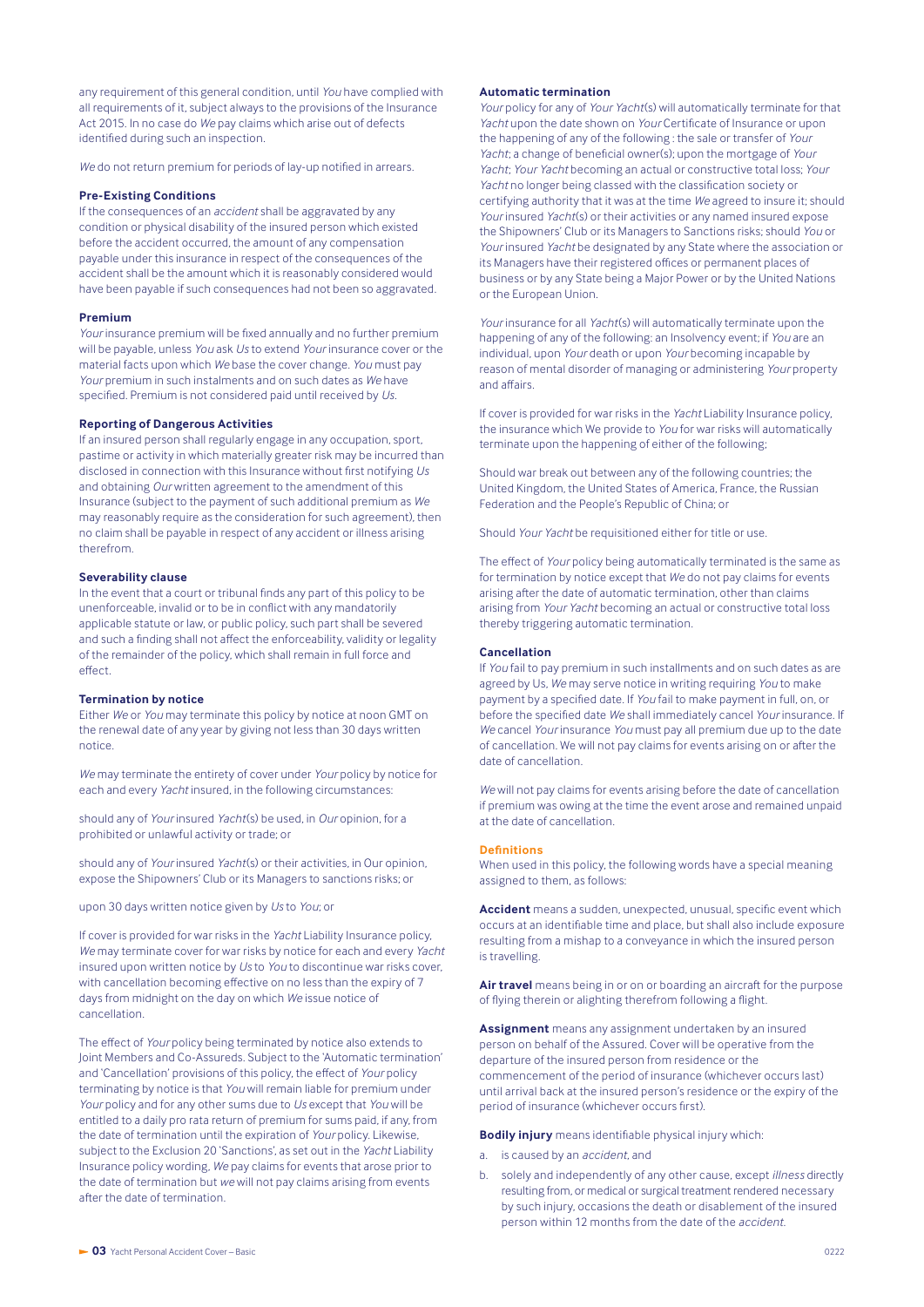In the event of disappearance of the insured person, if after a suitable period of time (and in any event not more than 60 days) it is reasonable to believe death has occurred as a result of *bodily injury*, the Accidental dealth limit, will become payable subject to a signed undertaking by or on behalf of the Assured that if the belief is subsequently found to be wrong, such benefit will be refunded to the Insurer.

Death or disablement caused as a direct result of exposure to the elements will be deemed to have been caused by *bodily injury* for the purposes of this insurance.

**Conveyance limit** means the maximum amount which the insurer will pay in respect of *bodily injury* arising from insured persons travelling in the same conveyance. Where this limit is exceeded the liability of the Insurer in respect of each insured person travelling in such conveyance will be proportionately reduced until the total does not exceed this limit.

**Loss of limb(s)** means loss by physical separation of a hand at or above the wrist or of a foot at or above the ankle and includes total and irrecoverable loss of use of hand, arm or leg.

#### **Material facts**

The *Assured* has a duty to make a fair presentation of the risk, by disclosing all material matters which the Assured knows or ought to know or, failing that, by giving the insurer sufficient information to put the insurer, as a prudent insurer, on notice that the insurer need to make further enquiries in order to reveal material circumstances.

**Permanent total disablement** means disablement which entirely prevents the insured person from attending to any business or occupation of any and every kind and which lasts 12 months and at the expiry of that period is beyond hope of improvement.

Words in the masculine gender shall include the feminine.

**We** or **our** or **us** or Insurer means The Shipowners' Mutual Protection and Indemnity Association (Luxembourg), the insurer/underwriter.

**You** or **your** means the person or company named as the assured in the Certificate of Insurance.

## **Claims handling procedure**

In the event of any claim, please contact our regional offices using the following contact details:

#### **London**

- **T** +44 207 488 0911
- **F** +44 207 480 5806
- **E** info@shipownersclub.com
- **W** www.shipownersclub.com

#### **Singapore**

- **T** +65 6593 0420
- **F** +65 6593 0449
- **E** info@shipownersclub.com
- **W** www.shipownersclub.com

Please provide:

- 1. The name of the vessel the insured person is signed on to.
- 2. Details of the *accident* including the date, time and location of when and where it occurred.
- 3. Details of the insured person who is injured and their current status and location.
- 4. Contact telephone numbers where we can call you.

Immediate advice and local assistance is also available from our Correspondents who are listed at: www.shipownersclub.com/correspondents

and the Shipowners' 24/7 Emergency contact numbers below:

#### LONDON BRANCH: +44 (0) 203 829 5828

SINGAPORE BRANCH: +65 8683 3190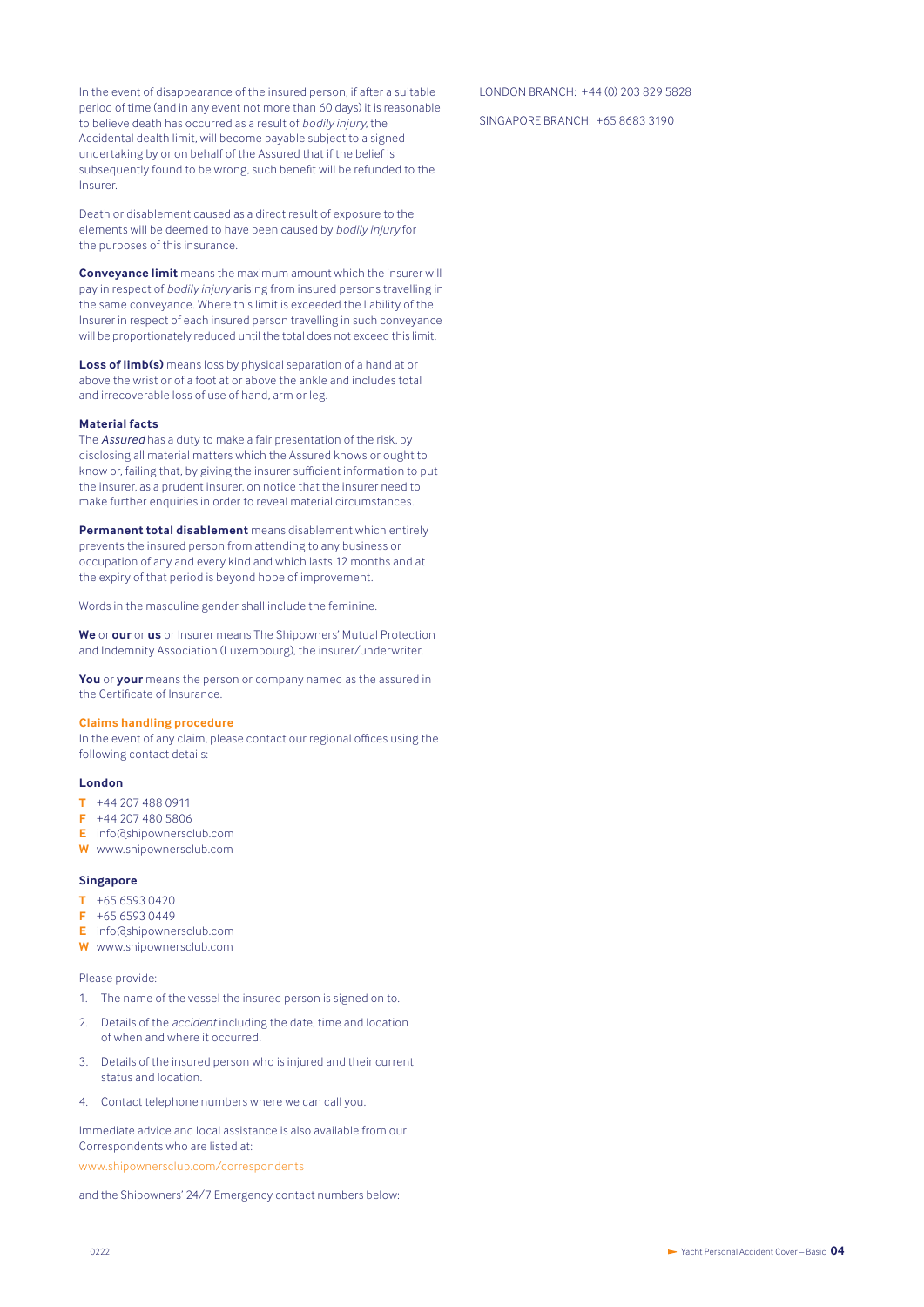# **SCALE OF PERMANENT DISABILITIES BY ACCIDENT**

#### The percentage of the sum insured in respect of permanent disablement shall be as follows:

| Total loss of sight of both eyes                    | 100% |
|-----------------------------------------------------|------|
| Total incurable insanity                            | 100% |
| Loss of both arms or both hands                     | 100% |
| Complete deafness of both ears, of traumatic origin | 100% |
| Removal of the lower jaw                            | 100% |
| Loss of speech                                      | 100% |
| Loss of one arm and one leg                         | 100% |
| Loss of one arm and one foot                        | 100% |
| Loss of one hand and one foot                       | 100% |
| Loss of one hand and one leg                        | 100% |
| Loss of both legs                                   | 100% |
| Loss of both feet                                   | 100% |

## Head

| Loss of osseous substance of the skull in all its thickness:                                           |       |      |
|--------------------------------------------------------------------------------------------------------|-------|------|
| Surface of at least 6 sq cm                                                                            |       | 40%  |
| Surface of 3 to 6 sq cm                                                                                |       | 20%  |
| Surface of less than 3 sq cm                                                                           |       | 10%  |
| Partial removal of the lower jaw, rising section in its entirety<br>or Half of the maxillary bone      |       | 40%  |
| Loss of one eye                                                                                        |       | 40%  |
| Complete deafness of one ear                                                                           |       | 30%  |
| Upper limbs                                                                                            | Right | Left |
| Loss of one arm or one hand                                                                            | 60%   | 50%  |
| Considerable loss of osseous substance of the arm<br>(definite and incurable lesion)                   | 50%   | 40%  |
| Total paralysis of the upper limb<br>(incurable lesion of the nerves)                                  | 65%   | 55%  |
| Total paralysis of the circumflex nerve                                                                | 20%   | 15%  |
| Shoulder anchylosis                                                                                    | 40%   | 30%  |
| Elbow anchylosis                                                                                       |       |      |
| in favourable position<br>(15 degrees round the right angle)                                           | 25%   | 20%  |
| in unfavourable position                                                                               | 40%   | 35%  |
| Extensive loss of osseous substance of the two bones<br>of the forearm (definite and incurable lesion) | 40%   | 30%  |
| Total paralysis of the median nerve                                                                    | 45%   | 35%  |

| Total paralysis of the radial nerve                                                                    |     |     |
|--------------------------------------------------------------------------------------------------------|-----|-----|
| at the torsion cradle                                                                                  | 40% | 35% |
| Total paralysis of the forearm radial nerve                                                            | 30% | 25% |
| Total paralysis of the hand radial nerve                                                               | 20% | 15% |
| Total paralysis of the cubital nerve                                                                   | 30% | 25% |
| Anchylosis of the wrist in favourable position<br>(straight and in pronation)                          | 20% | 15% |
| Anchylosis of the wrist in unfavourable position<br>(flexion or strained extension or supine position) | 30% | 25% |
| Total loss of thumb                                                                                    | 20% | 15% |
| Partial loss of thumb (ungual phalanx)                                                                 | 10% | 5%  |
| Total anchylosis of thumb                                                                              | 20% | 15% |
| Total amputation of forefinger                                                                         | 15% | 10% |
| Amputation of two phalanges or forefinger                                                              | 10% | 8%  |
| Amputation of the ungual phalanx of forefinger                                                         | 5%  | 3%  |
| Simultaneous amputation of thumb and forefinger                                                        | 35% | 25% |
| Amputation of thumb and a finger other than forefinger                                                 | 25% | 20% |
| Amputation of two fingers other than thumb<br>and forefinger                                           | 12% | 8%  |
| Amputation of three fingers other than thumb<br>and forefinger                                         | 20% | 15% |
| Amputation of four fingers including thumb                                                             | 45% | 40% |
| Amputation of four fingers excluding thumb                                                             | 40% | 35% |
| Amputation of the median finger                                                                        | 10% | 8%  |
| Amputation of a finger other than thumb,<br>forefinger and median                                      | 7%  | 3%  |

| Lower limbs                                                                  |     |
|------------------------------------------------------------------------------|-----|
| Amputation of thigh (upper half)                                             | 60% |
| Amputation of thigh (lower half) and leg                                     | 50% |
| Total loss of foot (tibio-tarsal disarticulation)                            | 45% |
| Partial loss of foot (sub-ankle-bone disarticulation)                        | 40% |
| Partial loss of foot (medio-tarsal disarticulation)                          | 35% |
| Partial loss of foot (tarso-metatarsal disarticulation)                      | 30% |
| Total paralysis of lower limb (incurable nerve lesion)                       | 60% |
| Complete paralysis of the external poplitic sciatic nerve                    | 30% |
| Complete paralysis of the internal poplitic sciatic nerve                    | 20% |
| Complete paralysis of two nerves<br>(poplitic sciatic external and internal) | 40% |
| Anchylosis of the hip                                                        | 40% |